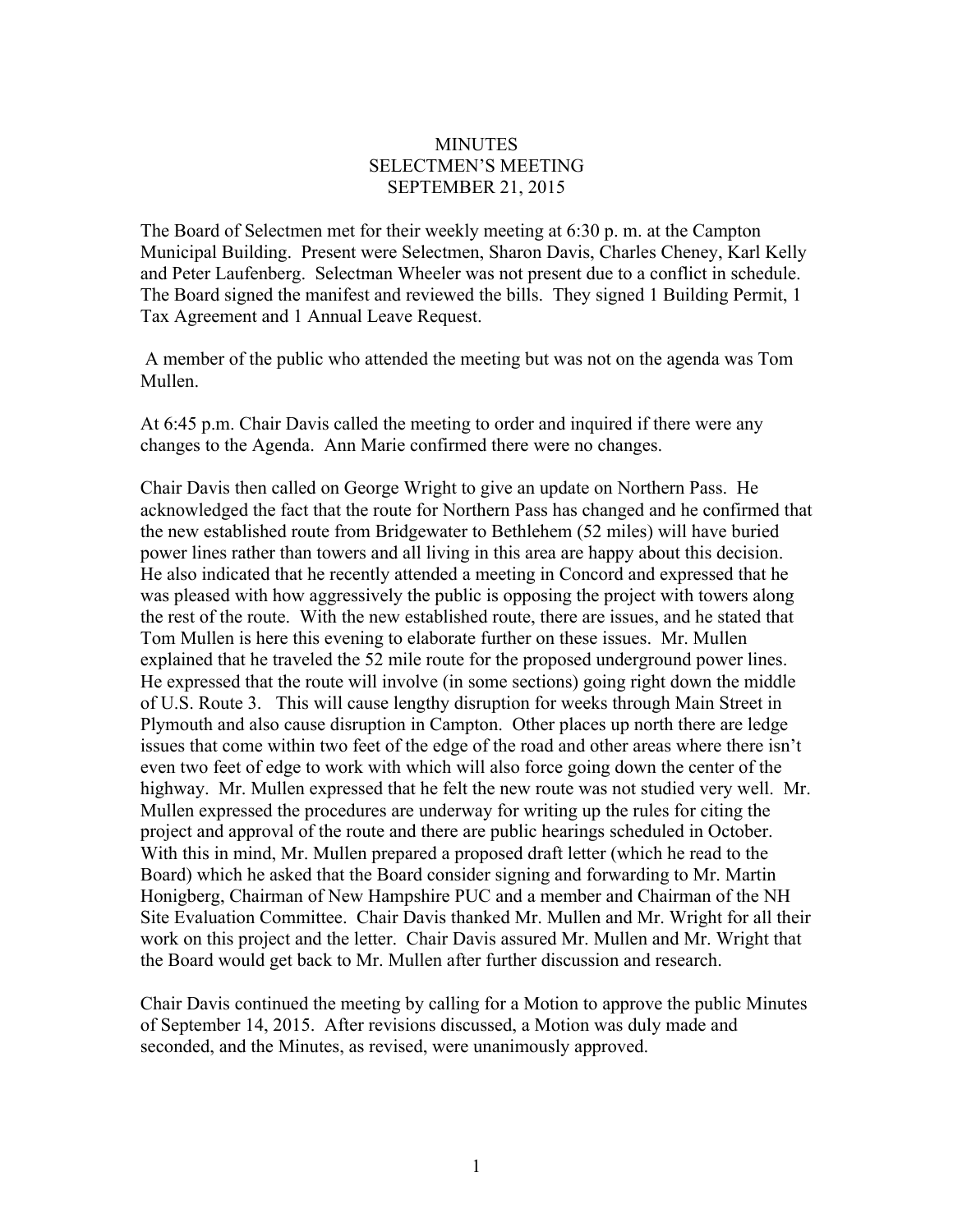The next item on the agenda was a tax matter. Chair Davis made a Motion to go into Non Public Session under RSA 91-A: 3, ll(c). The Motion was seconded and the Board went into Non Public Session at 7:05 p.m. The Board came out of Non Public Session at 7:07 p.m.

The next item on the agenda was discussion regarding the adoption of the proposal presented by Chair Davis last week pertaining to Selectmen's Policy on Public Input at Board Meetings. Chair Davis explained that while the Board supports and encourages public input, the proposed policy will give more structure to encourage the public to contact the Town Administrator (no later than the Thursday before the next scheduled meeting) to be placed on the agenda for that meeting. Chair Davis explained that if the policy is adopted, the format of the agenda will be revised to support the proposed policy. The policy proposes any person who wishes to speak on an item not on the agenda for a meeting will be allowed to speak briefly during the public input time scheduled on the agenda for that meeting. Comments during the public input session of a meeting will be limited to not more than 5 minutes, except as may be permitted by the Board. Persons who wish to speak longer than the usual time may request to be placed on the agenda for a future meeting. Chair Davis informed the Board that she spoke with Selectman Wheeler and he is in favor of the proposed policy. After discussion, and no further comments, Chair Davis called on Selectman Laufenberg who made a Motion to approve the Selectmen's Policy on Public Input to commence October 4, 2015. The Motion was seconded by Selectman Cheney and with a roll call vote the policy was unanimously approved.

Chair Davis stated that the next item on the agenda was the discussion and review of the initial Wage Analysis for the 2016 Budget. Ann Marie distributed to the Board a spread sheet indicating the labor grade of each Town employee giving a minimum wage, midpoint and maximum wage for hourly rate employees together with salaried employees which Diane Richards, bookkeeper and Ann Marie prepared. Ann Marie explained the spreadsheet and pointed out that some employees who are in the same labor grade; but with a different number of years of service and experience had the same rate of compensation and others were varied. The wage study recommended consideration for years of service and experience. Chair Davis indicated that the next step was for the Board to meet with the Department Heads. Ann Marie confirmed that she sent a Memorandum to all Department Heads concerning performance evaluations and the scheduled deadline by October 15, 2015. Ann Marie confirmed that all Department Heads will be meeting with the Board on September 28, 2015, at 7:15 p.m. to discuss common goals and concerns for the upcoming budget year.

Chair Davis continued the meeting by calling on Ann Marie to review correspondence. Ann Marie informed the Board that Lakes Region Water Company, Inc. sent notice of the increase in their rates and Deer Run will be affected by the new rates.

Ann Marie informed the Board that a request was made by Fire Chief Dan Defosses to install a 12 foot by 10 foot concrete pad with a wood structure at the Campton substation which would be used for training session for rescuing people out of a burning building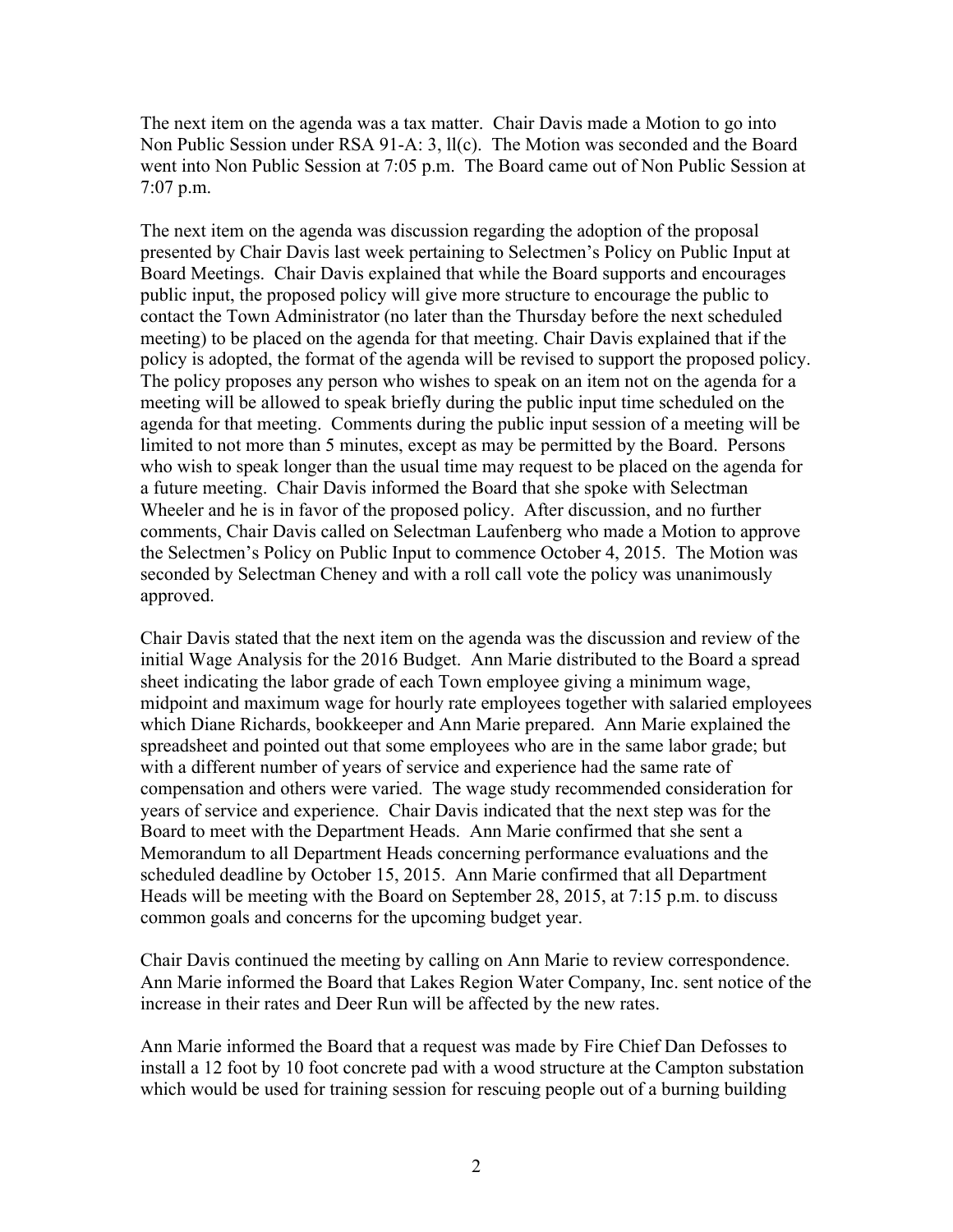through the window. The Board suggested that Charles Brosseau view the site to make sure it meets building permit set back requirements. The Board members expressed that they were happy there would be more activity at the substation if all building permit requirements are met. Selectman Kelly mentioned that he thought Luther Haartz, who conveyed the land to the Town, had some stipulations in the deed. Ann Marie will check on this.

Ann Marie read an email to the Board which Selectman Laufenberg submitted to her from Jessica Halm regarding Becket School. Mrs. Halm did state that she has few complaints about the "Depot Street" facility; however, the "big house" still has issues which she addressed in her email to Selectman Laufenberg and Selectman Laufenberg wanted the Board to be aware of. Selectman Laufenberg stated that he has addressed the issues with Selectman Wheeler and he brought the issues to the attention of Becket School. Selectman Wheeler asked the Becket School to contact Jessica Halm to update her on measures being taken to resolve the problems.

Ann Marie informed the Board that Arnold M. Graton Associates, Inc. inquired if the Board would agree to submit a letter of reference to Kentucky Finance Cabinet as Mr. Graton stated the reference letter is needed to be submitted with the their Proposal for the Kentucky project before October 13, 2015. The Board agreed and a reference letter will be submitted. Ann Marie also indicated that Craig Keeney informed her that the electrician will be working on the lighting next week on the Blair Bridge. Craig will contact Butch Bain about signs on Blair Bridge. Meg Graton emailed Ann Marie to say that Tim will be doing the repair work that was found (when they did the recent inspection) either this week or next week.

Attorney Dan Crean informed Ann Marie that he will be attending a Municipal Lawyers Conference in Nevada and a short vacation in Utah from 10/1 through 10/13 and will have limited availability by cell phone during that time period.

Ann Marie informed the Board that NH DOT is holding a meeting at the NH DOT, on October 15, 2015, at 1:00 p.m. to discuss concerns and answer questions regarding a streetlight discontinuance which will affect Campton by removing 10 streetlights, with only 4 remaining. Discussion ensued pertaining to concerns of eliminating streetlights in certain areas in Campton, particularly at exit 28 off of I-93 in Campton. Selectman Laufenberg agreed to attend the October 15, 2015 meeting at the NH DOT and he also stated that he will contact Senator Forrester, Executive Councilor Kenney, and the Chamber of Commerce regarding the Board's concerns.

Ann Marie reminded the Board of the property auction to be held at the Campton Municipal Building, in the Community Room, on October 17, 2015, at 11:00 a.m. Ann Marie stated that May Brosseau volunteered to attend the auction in Ann Marie's absence while she visits her family and babysits her new Grandchild. Chair Davis stated that she will attend the auction and sign the Purchase and Sales Agreement and May Brosseau will not have to attend. Selectman Laufenberg also stated that he will also be present.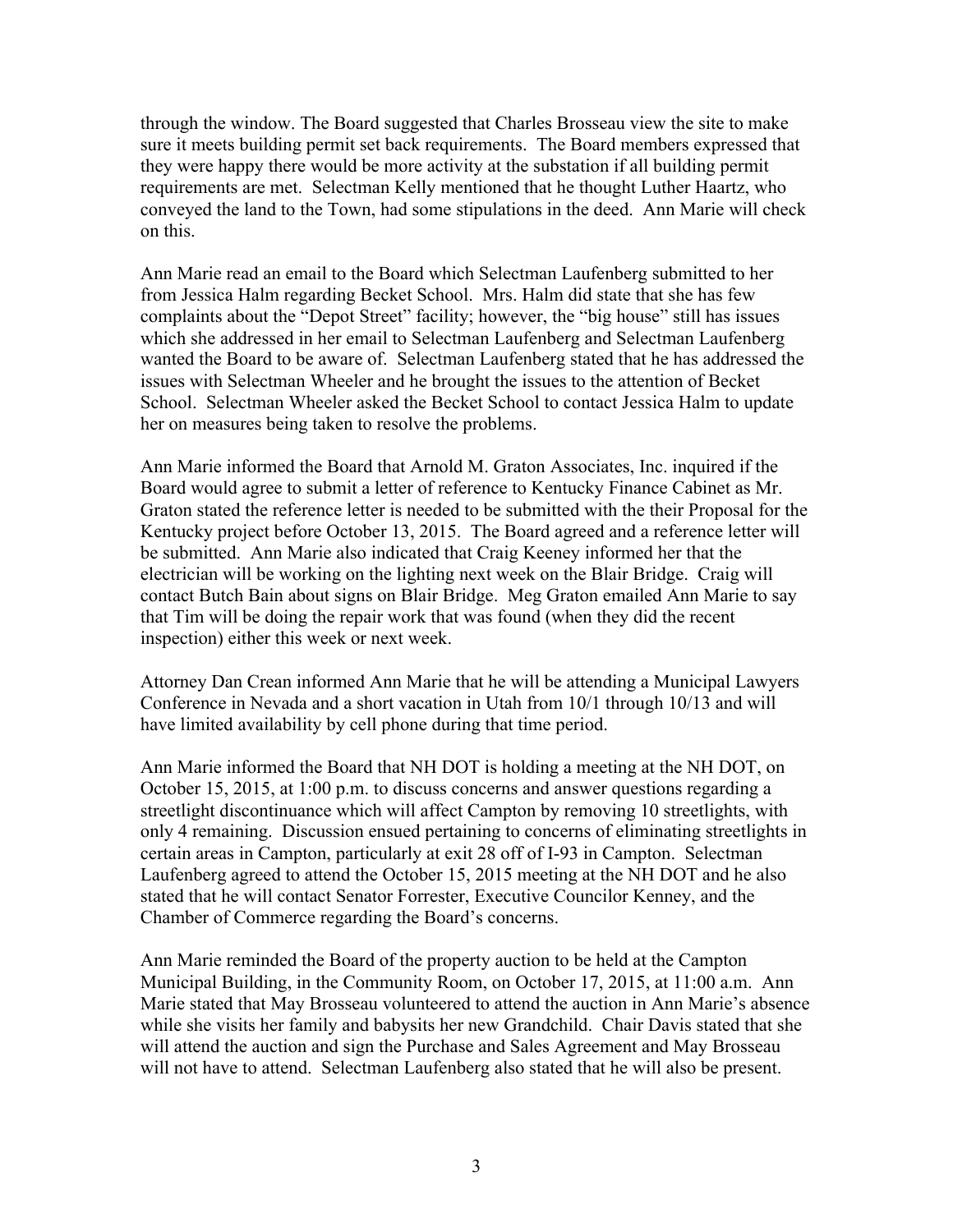There being no further correspondence or discussion presented by Ann Marie, Chair Davis continued the meeting with Other Business – Selectmen's Input.

Chair Davis stated that in regard to Northern Pass and the discussion presented by Tom Mullen this evening, she would like Ann Marie to do some research of the Annual Town Meeting Minutes pertaining to the vote of the Town regarding Northern Pass. Ann Marie will research and get back to the Board.

Chair Davis called on Selectman Cheney who had a question on timesheets which was explained by Ann Marie.

Chair Davis called on Selectman Laufenberg who informed the Board that he attended the Grafton County Economic Development Council meeting. Selectman Laufenberg expressed that he was pleased that everything is moving forward aggressively.

Chair Davis called on Selectman Kelly who informed the Board that he was approached by Hannah Joyce, Town Clerk/Tax Collector regarding the Loss Safety Committee. Selectman Kelly stated that he informed Mrs. Joyce that Karen Rienzo should respond in writing to the Selectmen's memo to Karen concerning the Loss Safety Committee Secretary nomination.

Selectman Kelly also mentioned to the Board a complaint pertaining to a mailbox being knocked down by the Highway Department 4 times within the past 3 years. Selectman Kelly discussed the matter with Butch Bain and he did not recall that the mail box was knocked down so many times; however, this last occurrence he acknowledged (after speaking with his staff) and he will take care of the matter.

Selectman Kelly also informed the Board that he received a cell phone call from an anonymous property owner. The property owner did not leave his name or phone number to be called back. The individual was complaining about the construction being done on Bog Road. The construction is due to ditching in order to prepare for the paving on Bog Road. Selectman Kelly was able to verify the phone number by checking back in his cell phone records and he DID return the call, however, the individual still would not give his name. Selectman Kelly addressed this complaint with Butch Bain.

There was no further Other Business – Selectmen's Input by Board members. Chair Davis then made a Motion to go into Non Public session under RSA 91-A: 3ll(c) regarding consideration of the hiring of any person as a public employee. The Motion was seconded by Selectman Laufenberg and with a roll call vote: Selectman Davis – aye, Selectman Cheney – aye, Selectman Kelly – aye, and Selectman Laufenberg – aye the Board went into Non Public Session at 8:20 p.m. Selectman Laufenberg, Ann Marie Foote and Ellie Dewey were excused from the Non Public Session. The Board came out of Non Public Session at 8:25 p.m.